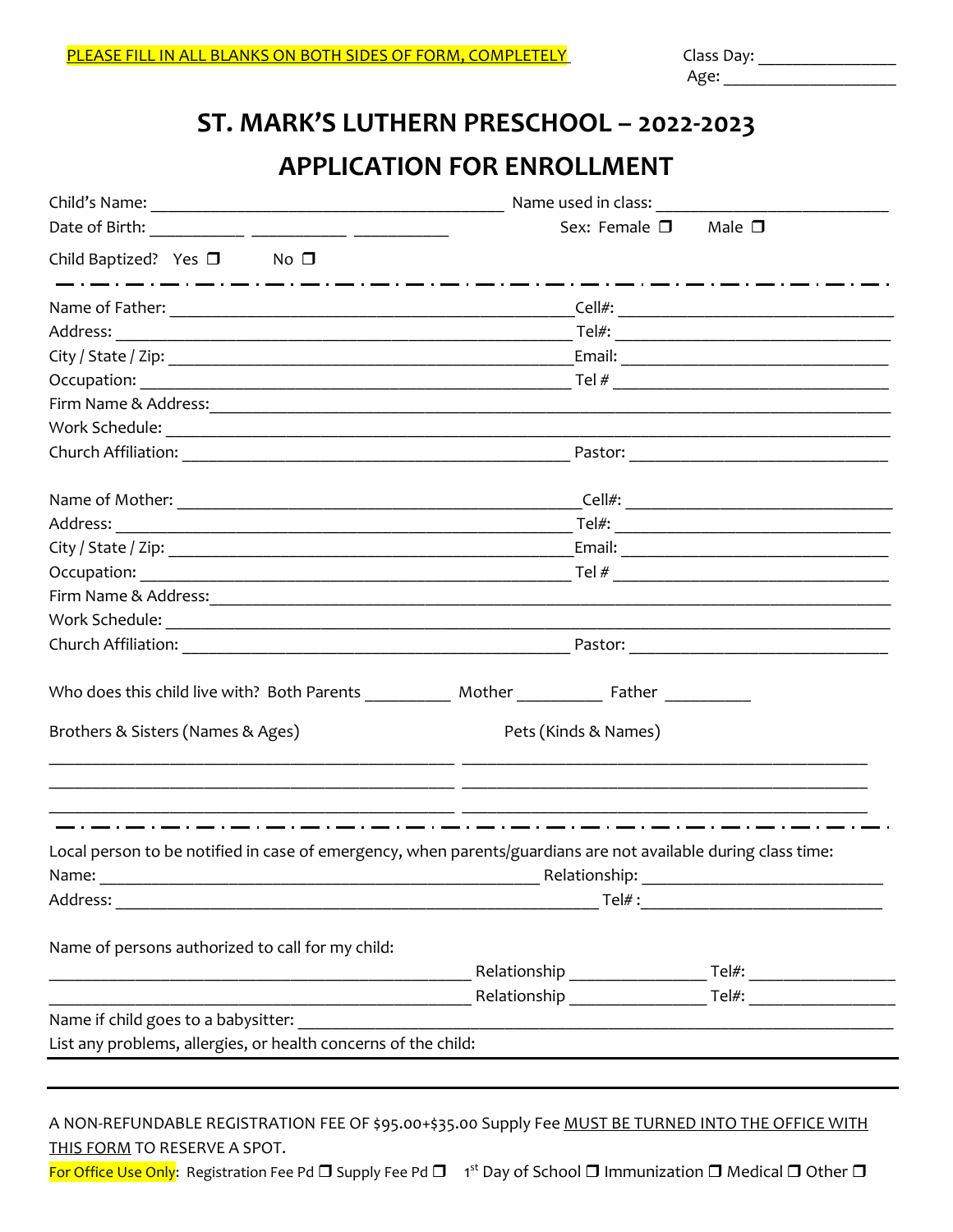# MEDICAL CONSENT

I give my consent for emergency medical care or treatment, to be used only if I cannot be reached immediately.

Signature of parent or guardian Date Date

\_\_\_\_\_\_\_\_\_\_\_\_\_\_\_\_\_\_\_\_\_\_\_\_\_\_\_\_\_\_\_\_\_\_\_\_\_\_\_\_\_\_\_\_\_\_\_\_\_\_\_ \_\_\_\_\_\_\_\_\_\_\_\_\_\_\_\_\_\_\_\_

Physician's Name

\_\_\_\_\_\_\_\_\_\_\_\_\_\_\_\_\_\_\_\_\_\_\_\_\_\_\_\_\_\_\_\_\_\_\_\_\_\_\_\_\_\_\_\_\_\_\_\_\_\_\_\_ Physician's Address

Physician's Phone

# PREFERENCE FOR CLASS TIME

Monday, Wednesday & Friday Morning Class \_\_\_\_\_\_ Tuesday & Thursday Morning Class

\_\_\_\_\_\_\_\_\_\_\_\_\_\_\_\_\_\_\_\_\_\_\_\_\_\_\_\_\_\_\_\_\_\_\_\_\_\_\_\_\_\_\_\_\_\_\_\_\_\_\_\_

\_\_\_\_\_\_\_\_\_\_\_\_\_\_\_\_\_\_\_\_\_\_\_\_\_\_\_\_\_\_\_\_\_\_\_\_\_\_\_\_\_\_\_\_\_\_\_\_\_\_\_\_

Is there any reason why other days would not suit you?

# ST. MARK'S LUTHERAN PRESCHOOL FIELD TRIPS

\_\_\_\_\_\_\_\_\_\_\_\_\_\_\_\_\_\_\_\_\_\_\_\_\_\_\_\_\_\_\_\_\_\_\_\_\_\_\_\_\_\_\_\_\_\_\_\_\_\_\_\_\_\_\_\_\_\_\_\_\_\_\_\_\_\_\_\_\_\_\_\_\_\_\_\_\_\_\_\_\_\_\_\_\_\_\_\_\_ \_\_\_\_\_\_\_\_\_\_\_\_\_\_\_\_\_\_\_\_\_\_\_\_\_\_\_\_\_\_\_\_\_\_\_\_\_\_\_\_\_\_\_\_\_\_\_\_\_\_\_\_\_\_\_\_\_\_\_\_\_\_\_\_\_\_\_\_\_\_\_\_\_\_\_\_\_\_\_\_\_\_\_\_\_\_\_\_\_ \_\_\_\_\_\_\_\_\_\_\_\_\_\_\_\_\_\_\_\_\_\_\_\_\_\_\_\_\_\_\_\_\_\_\_\_\_\_\_\_\_\_\_\_\_\_\_\_\_\_\_\_\_\_\_\_\_\_\_\_\_\_\_\_\_\_\_\_\_\_\_\_\_\_\_\_\_\_\_\_\_\_\_\_\_\_\_\_\_ \_\_\_\_\_\_\_\_\_\_\_\_\_\_\_\_\_\_\_\_\_\_\_\_\_\_\_\_\_\_\_\_\_\_\_\_\_\_\_\_\_\_\_\_\_\_\_\_\_\_\_\_\_\_\_\_\_\_\_\_\_\_\_\_\_\_\_\_\_\_\_\_\_\_\_\_\_\_\_\_\_\_\_\_\_\_\_\_\_

I give permission for **Example 20** 

to attend all field trips in the 2022-2023 school year. Notice will be given in advance of any field trips.

\_\_\_\_\_\_\_\_\_\_\_\_\_\_\_\_\_\_\_\_\_\_\_\_\_\_\_\_\_\_\_\_\_\_\_\_\_\_\_\_\_\_\_\_\_\_\_\_\_\_\_ \_\_\_\_\_\_\_\_\_\_\_\_\_\_\_\_\_\_\_\_

Parent's Signature Date Date Date